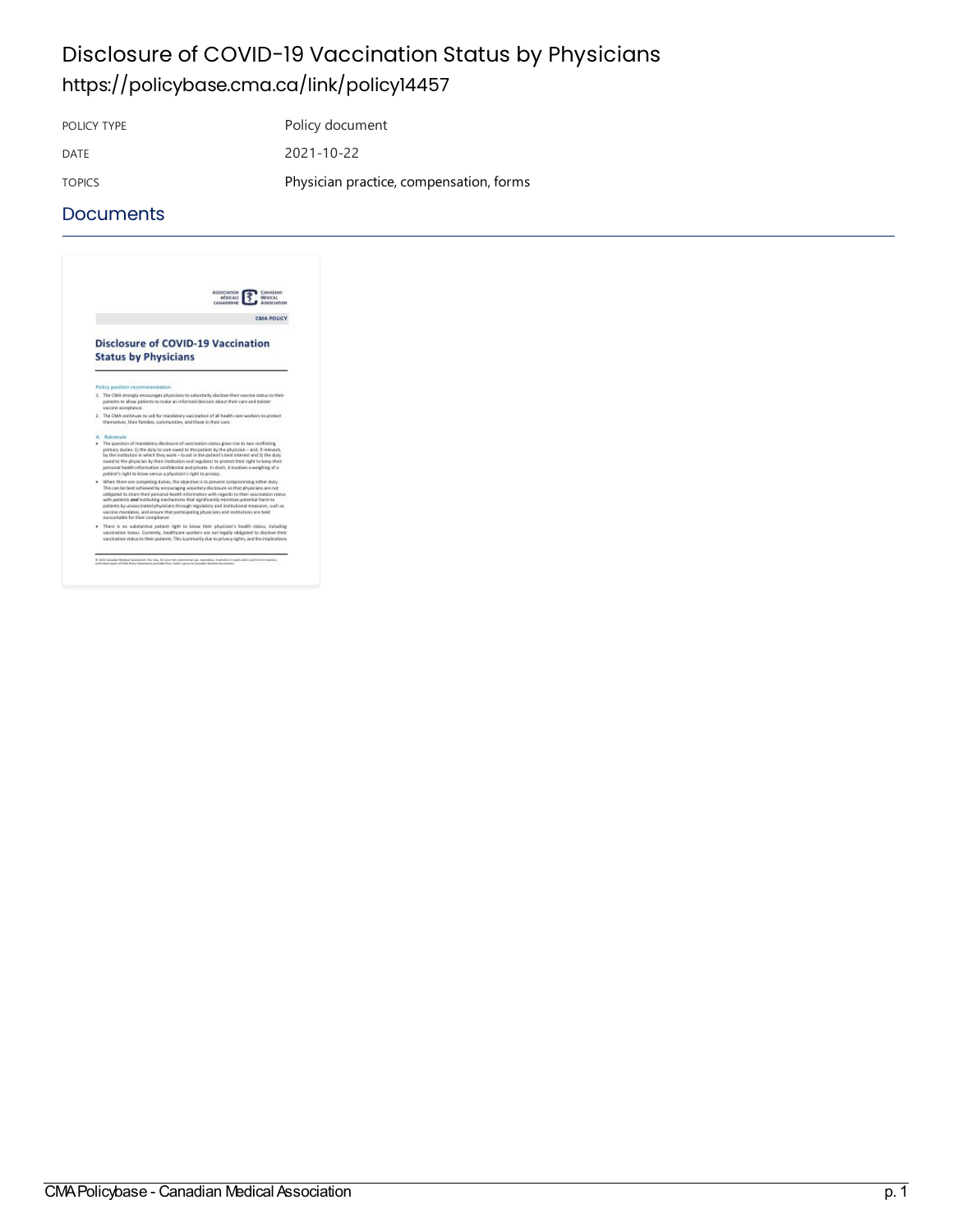### COVID-19 Vaccine Global Intellectual Property Policy <https://policybase.cma.ca/link/policy14458>

POLICY TYPE POLICY TYPE

DATE 2021-10-22 TOPICS **Physician practice, compensation, forms** 

#### **Documents**



 $\label{thm:main} 0.303\text{ Gaussian likelihood time} is an infinite value, we may have some same values in any exponential value of the being bounded by a multiple of the two points.}$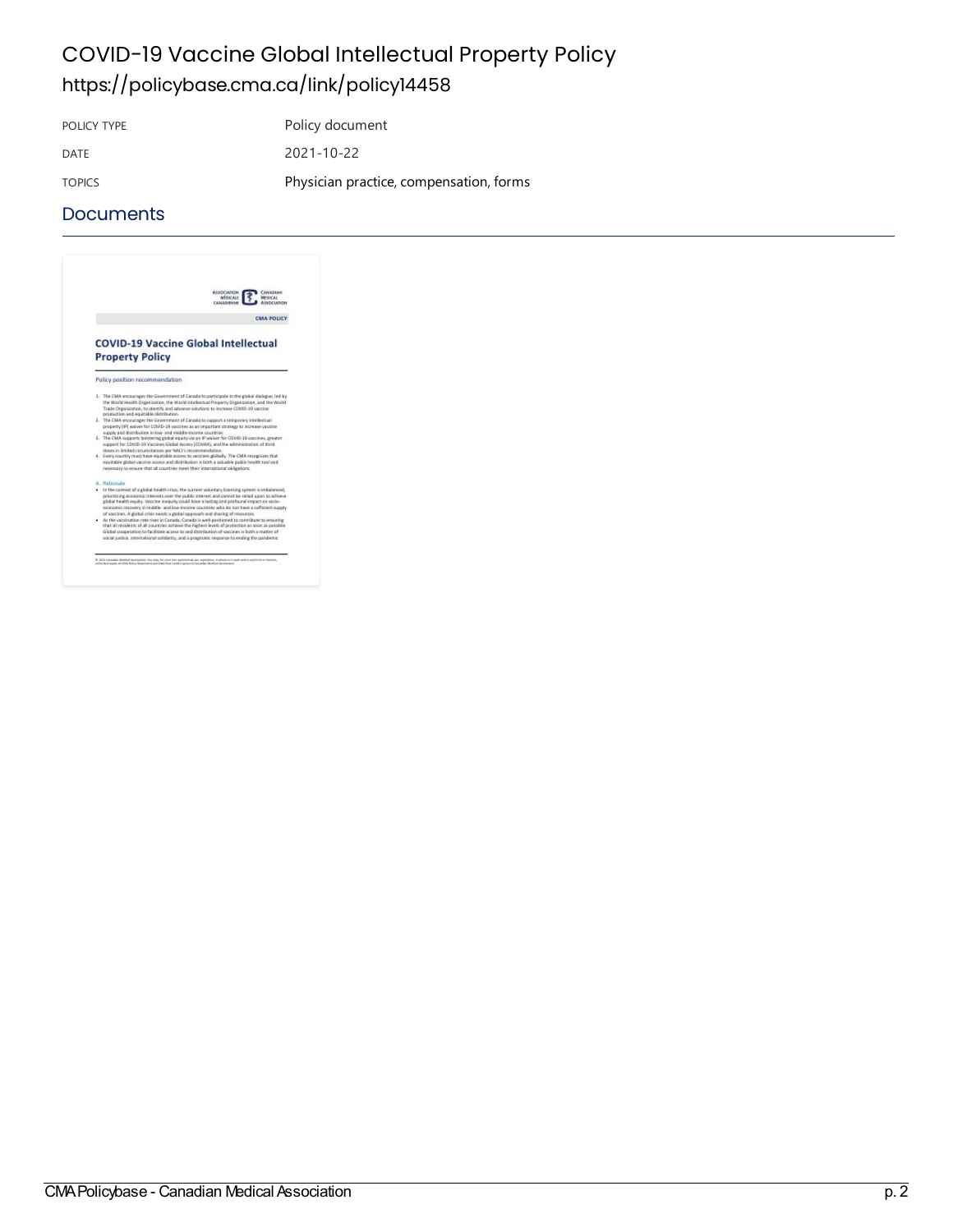### CMA Pre-budget Submission <https://policybase.cma.ca/link/policy14259>

| POLICY TYPE   | Parliamentary submission                                                                                     |
|---------------|--------------------------------------------------------------------------------------------------------------|
| <b>DATE</b>   | 2020-08-07                                                                                                   |
| <b>TOPICS</b> | Physician practice, compensation, forms<br>Health information and e-health<br>Health care and patient safety |
|               | Health systems, system funding and performance                                                               |

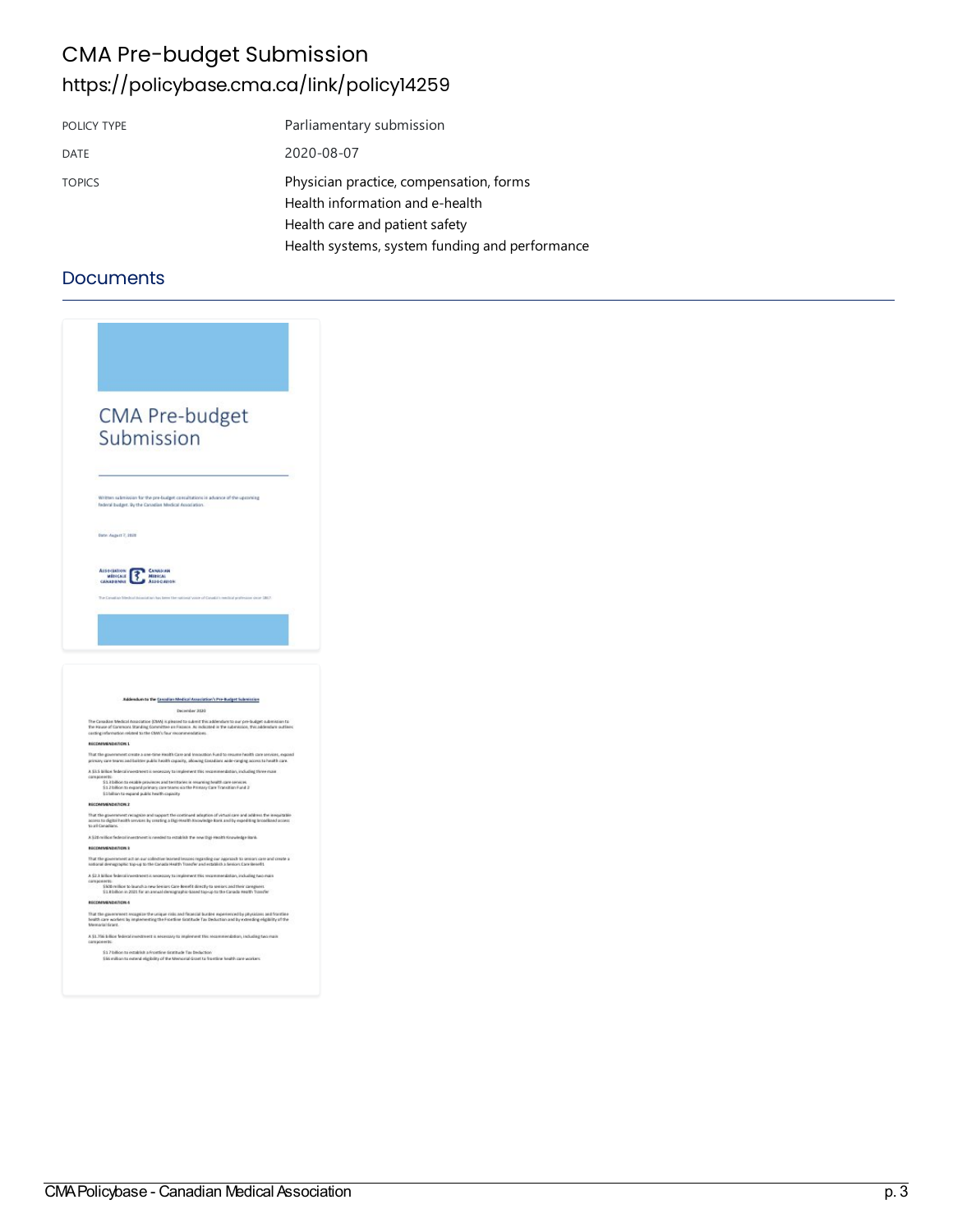### Submission in Response to the Consultation on the Canada Emergency Wage Subsidy: Keeping Medical Clinic Employees on the Payroll <https://policybase.cma.ca/link/policy14258>

| POLICY TYPE   | Parliamentary submission                                                                  |
|---------------|-------------------------------------------------------------------------------------------|
| DATE          | 2020-06-05                                                                                |
| <b>TOPICS</b> | Physician practice, compensation, forms<br>Health systems, system funding and performance |

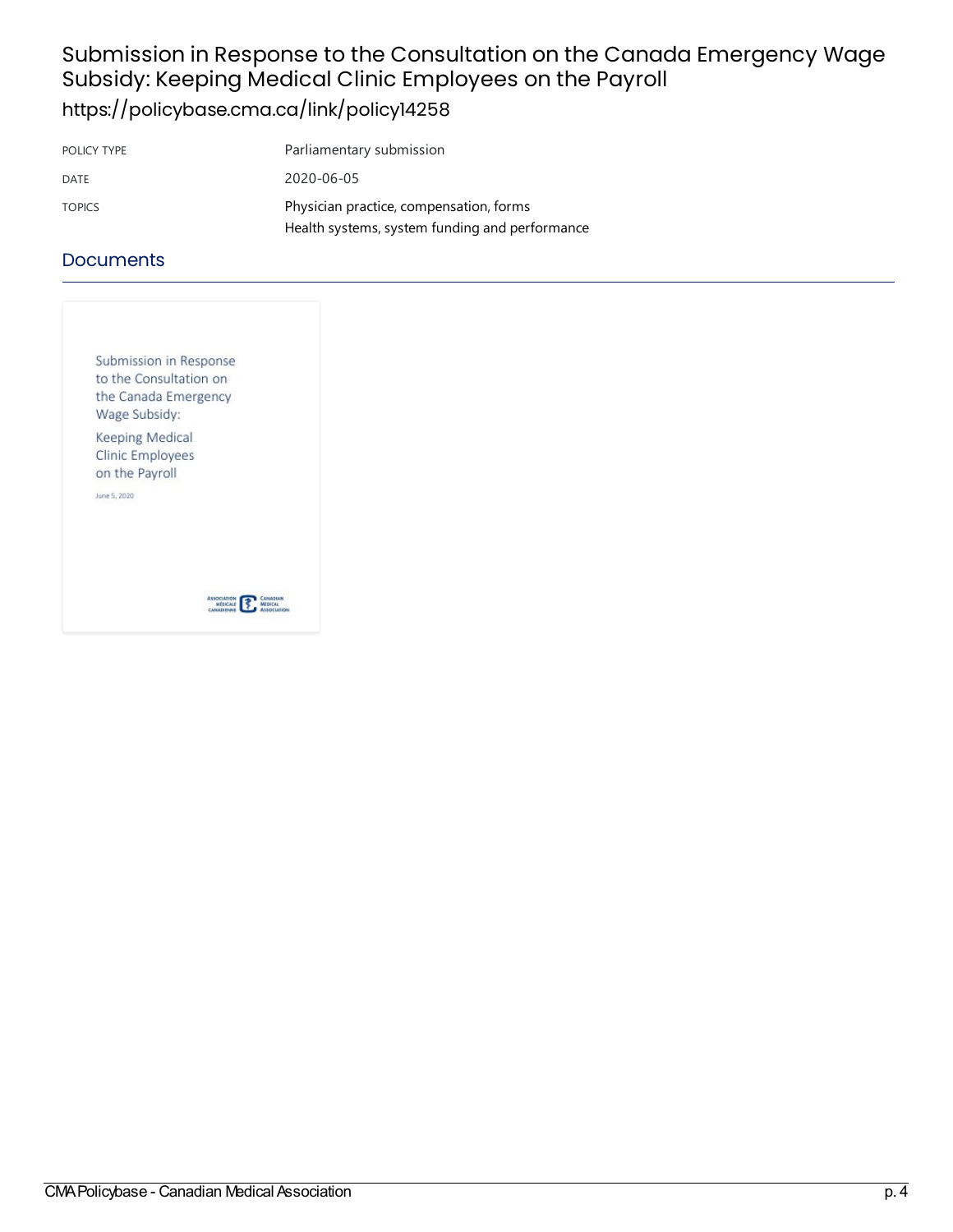# Federal measures to recognize the significant contributions of Canada's frontline health care workers during the COVID-19 pandemic

<https://policybase.cma.ca/link/policy14247>

POLICY TYPE Parliamentary submission DATE 2020-06-02 TOPICS **Physician practice, compensation, forms** 

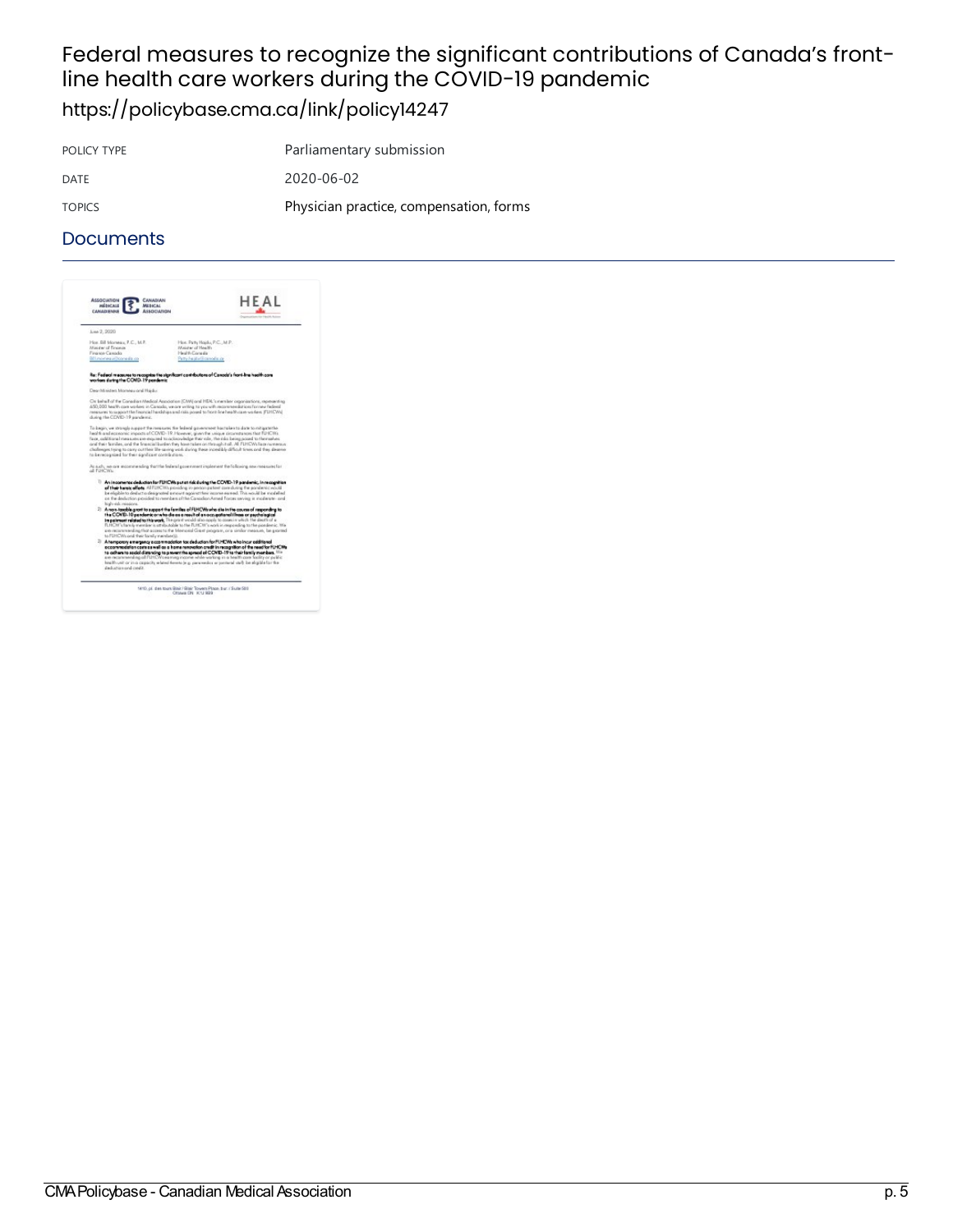## Protecting and supporting Canada's health-care providers during COVID-19 <https://policybase.cma.ca/link/policy14260>

| POLICY TYPE   | Parliamentary submission                                                                  |
|---------------|-------------------------------------------------------------------------------------------|
| DATE          | 2020-03-23                                                                                |
| <b>TOPICS</b> | Physician practice, compensation, forms<br>Health systems, system funding and performance |
|               | Health human resources                                                                    |

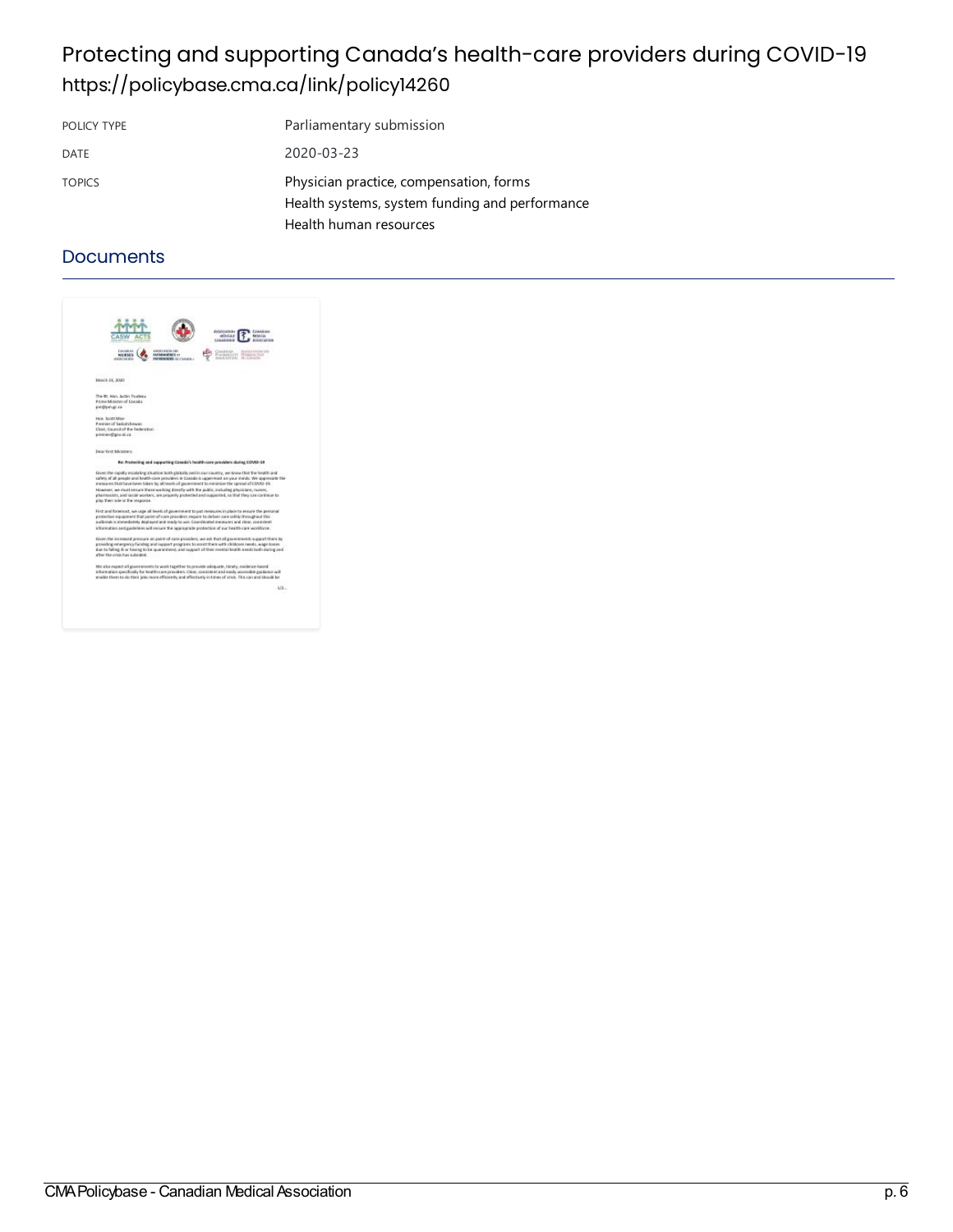# Rural and remote practice issues <https://policybase.cma.ca/link/policy211>

| POLICY TYPE          | Policy document                                                                       |
|----------------------|---------------------------------------------------------------------------------------|
| <b>LAST REVIEWED</b> | 2020-02-29                                                                            |
| <b>DATE</b>          | 2000-05-09                                                                            |
| <b>REPLACES</b>      | Promoting medicine as a career for rural high school students (Resolution BD88-03-78) |
| <b>TOPICS</b>        | Physician practice, compensation, forms                                               |
|                      |                                                                                       |

| <b>RURAL AND REMOTE PRACTICE ISSUES</b><br>The Canadian Medical Association (CMA) believes that all Canadians decaid have reasonable<br>access to uniform, high quality medical care. The CMA is concerned, however, that the health<br>care infrastructure and level of professional exposet in rural and remote areas are insufficient<br>to provide quality care and retain and recruit altreicians relative to community needs. The<br>CMA has developed this policy to entities specific issues and recommendations that may help<br>retain and recruit physicians to rural and remote areas of Canada and thereby improve the<br>bealth status of rural and remote populations. The following 3 key issue areas are addressed<br>in this policy: training, compensation and work/illestyle support. Commitment and action by<br>all stakeholders, including gevernments, medical schools, professional associations and others,<br>are argently required.                                                                                                                                                                             |                                                                                                                                                                                                                                                                                                                                                                                                                                                                                                                                                                                                                                                                                                                                                                         |
|---------------------------------------------------------------------------------------------------------------------------------------------------------------------------------------------------------------------------------------------------------------------------------------------------------------------------------------------------------------------------------------------------------------------------------------------------------------------------------------------------------------------------------------------------------------------------------------------------------------------------------------------------------------------------------------------------------------------------------------------------------------------------------------------------------------------------------------------------------------------------------------------------------------------------------------------------------------------------------------------------------------------------------------------------------------------------------------------------------------------------------------------|-------------------------------------------------------------------------------------------------------------------------------------------------------------------------------------------------------------------------------------------------------------------------------------------------------------------------------------------------------------------------------------------------------------------------------------------------------------------------------------------------------------------------------------------------------------------------------------------------------------------------------------------------------------------------------------------------------------------------------------------------------------------------|
| Canadian physicians and other health care.<br>preferaintials are goodly frastrated by the impact<br>that book's case budget cuts and reorganization.<br>keye had, and continue to keye, on the timely<br>prevision of quality care to patients and general<br>working conditions. For many physicians who<br>practice in raral and ristants communities, that<br>impact is exacerbated by the breakth of their<br>practice, as well as long weeking heres.<br>prographic inclution, and lack of prodostional<br>backer and access to mercalist services.<br>This policy has been prepared to help<br>potentiatures, reflex-stakers, communities and<br>sthese involved in the retention and recruitment of<br>physicians sinderstand the various professional<br>and personal factors that ascet be addressed to<br>source here in an accepted where it are not been a series<br>areas of Canada. This policy applies to beth<br>general practitioners family photosians as reed as<br>specialists. The CMA helicros that this policy.<br>must be considered in the context of other relevant<br>CMA solicies, including but not limited to | Plytholas New'th and Wellbring, Plexisson-<br>Comprassible, Physician Renautre Planning.<br>Principles for a Re-entry Jeston to Canadian<br>Postprodoste Medical Education and Charter for<br>Pitroterans, la addition, say staragies that are<br>Ireduced should not be contrive and must<br>include community and physician ineut; they must<br>also be comprehensive, fissible and varied to<br>ment and respond to local noods and interests.<br>Definitions<br>Royal and complet<br>There are no standard, broadly accepted terms or<br>definitions for "rural" and "ruracts" since they<br>cannot be sufficiently defined to reflect the unique-<br>and drivatnic nature of the various regions and<br>communities that reald receivably be labelled as-<br>cach. |
| C-2000 Conciliate Healing Automination. You may, the practice announced into terporising in orbits or in part until a say determinant research<br>animized aspire of CMA Policy Nutceasure per allel that studie is given to the original answer. Any other was including struktilating<br>solutionists to up the entired system or paring one With an replict replicit premistion than Chin. Please comes the Permissions<br>Consistence Publications CALL 1967 Mrs Visualle, Organizable CAL 199, the EET OL 2013, permissional and<br>1487 A.M. Vian Drive, Owens Ohi 32(6) PVs. winner 611-2101 at \$37.70, AASH (2007) Go \$13 2(n rest).<br>All mining of the CMA are confurbly characterizedly through CMA (bulker perspectively).                                                                                                                                                                                                                                                                                                                                                                                                   | Curregiostown at Fernande for cultivated aspire densit by submission de Hamber Gereice Center, Canadian Medical Association.                                                                                                                                                                                                                                                                                                                                                                                                                                                                                                                                                                                                                                            |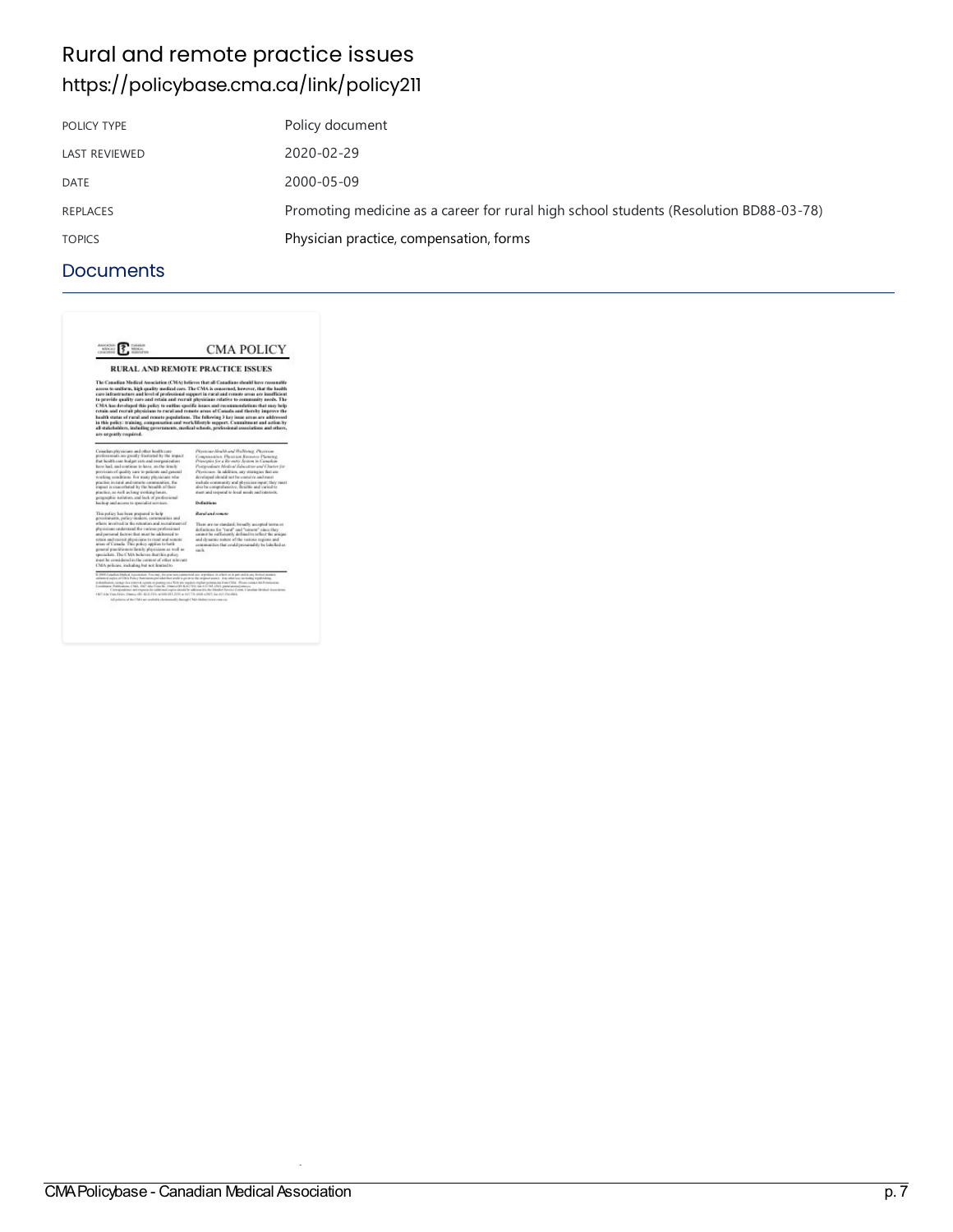# The treating physician's role in helping patients return to work after an illness me treating priyererant<br>or injury (Update 2013)

# <https://policybase.cma.ca/link/policy10754>

| POLICY TYPE          | Policy document                                                                                  |
|----------------------|--------------------------------------------------------------------------------------------------|
| <b>LAST REVIEWED</b> | 2020-02-29                                                                                       |
| <b>DATE</b>          | 2013-05-25                                                                                       |
| <b>REPLACES</b>      | The physician's role in helping patients return to work after an illness or injury (Update 2010) |
| <b>TOPICS</b>        | Physician practice, compensation, forms                                                          |
|                      |                                                                                                  |

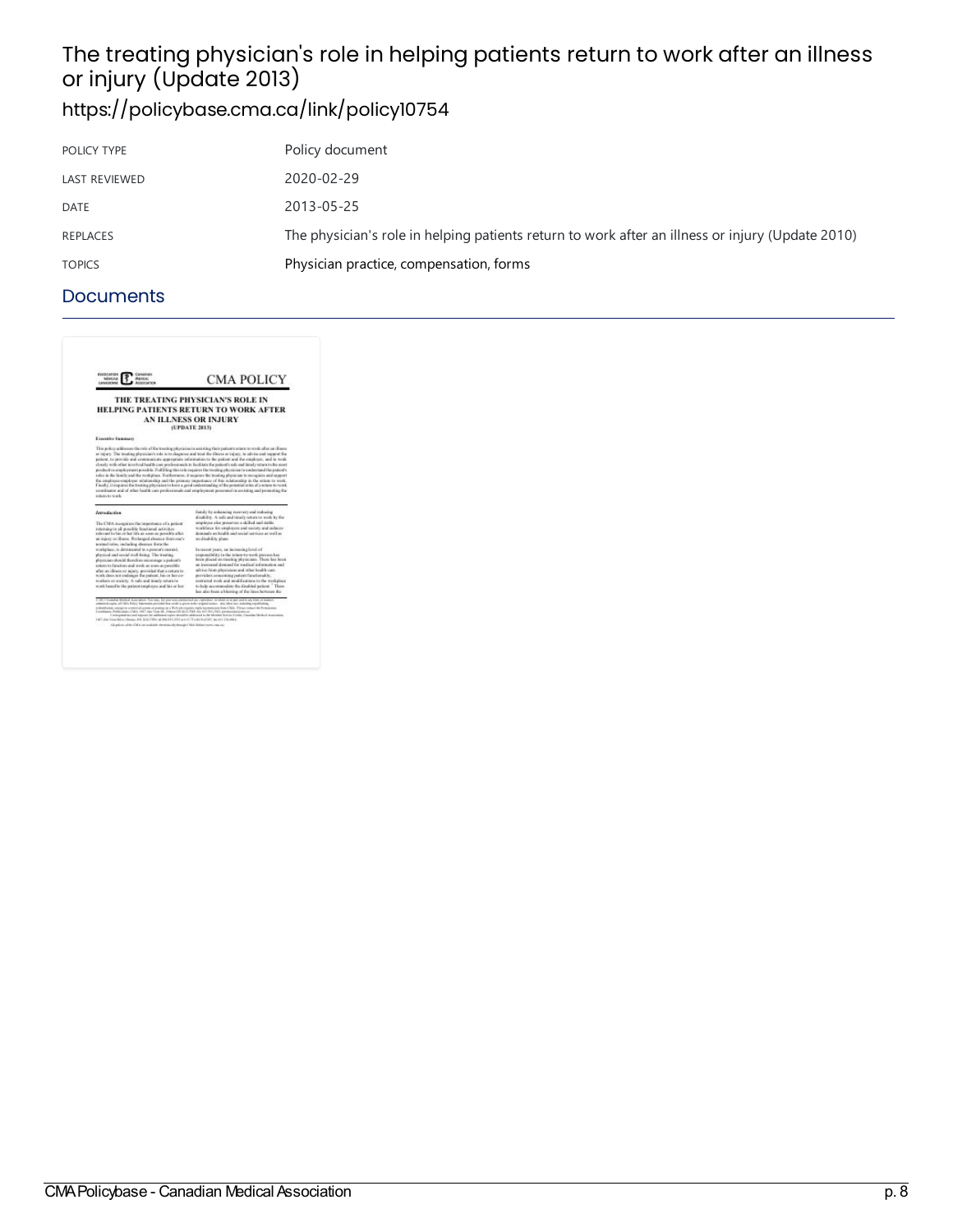### Standing Committee on Health's study on violence faced by healthcare workers

### <https://policybase.cma.ca/link/policy14052>

| POLICY TYPE   | Parliamentary submission                                                                       |
|---------------|------------------------------------------------------------------------------------------------|
| DATE          | 2019-05-14                                                                                     |
| <b>TOPICS</b> | Health care and patient safety<br>Ethics and medical professionalism<br>Health human resources |
|               | Physician practice, compensation, forms                                                        |

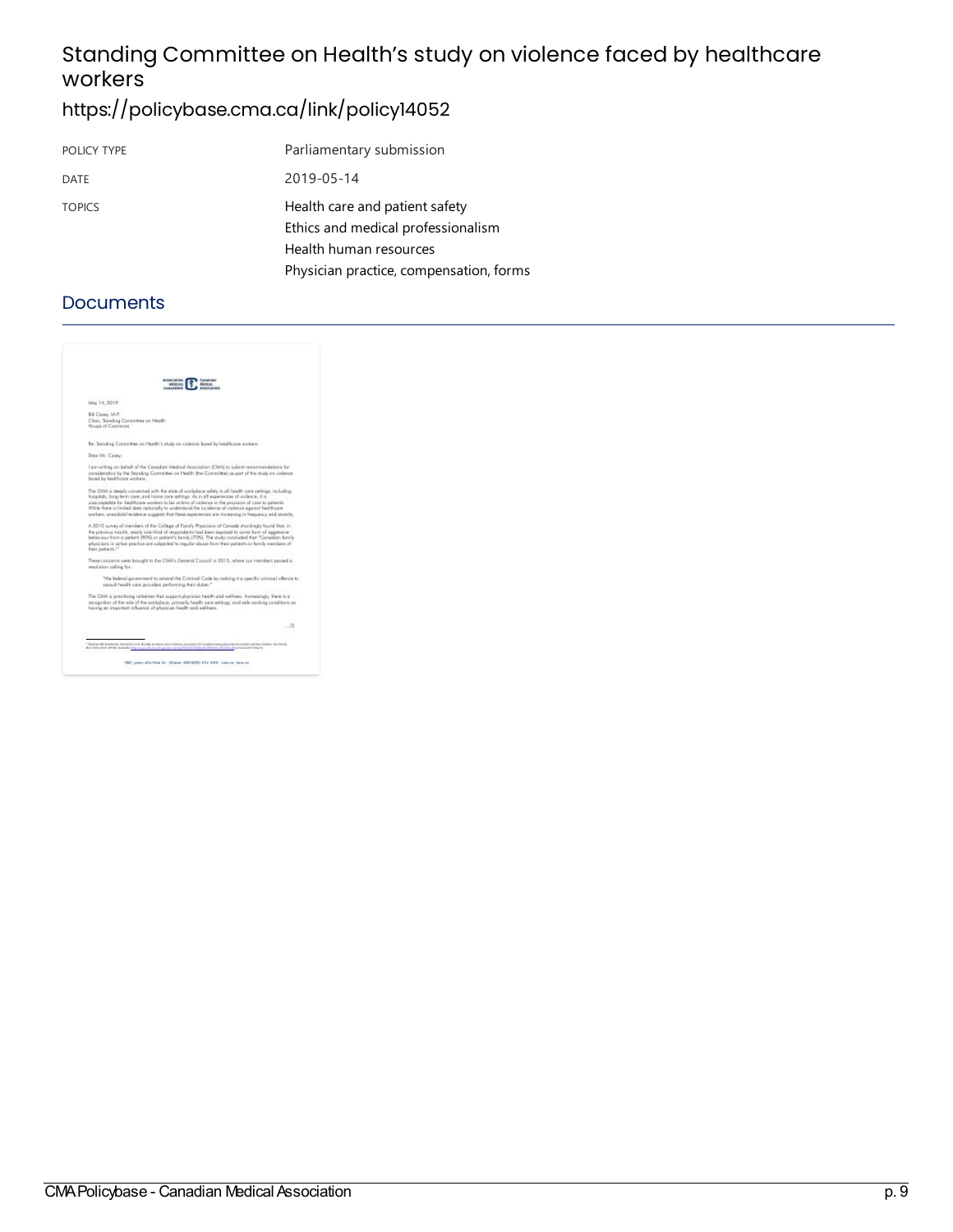# Auditing Physician Billings <https://policybase.cma.ca/link/policy1878>

| POLICY TYPE          | Policy document                         |
|----------------------|-----------------------------------------|
| <b>LAST REVIEWED</b> | 2019-03-03                              |
| DATE                 | $2004 - 12 - 04$                        |
| <b>TOPICS</b>        | Physician practice, compensation, forms |

| <b>ABOCKE</b><br>MISCAL<br>CROCERINE<br>MANAGEM                                                                                                                                                                                                                                                                                                                                                                                                                                                                                                                                                                                                        | <b>CMA POLICY</b>                                                                                                                                                                |
|--------------------------------------------------------------------------------------------------------------------------------------------------------------------------------------------------------------------------------------------------------------------------------------------------------------------------------------------------------------------------------------------------------------------------------------------------------------------------------------------------------------------------------------------------------------------------------------------------------------------------------------------------------|----------------------------------------------------------------------------------------------------------------------------------------------------------------------------------|
|                                                                                                                                                                                                                                                                                                                                                                                                                                                                                                                                                                                                                                                        | <b>Auditing Physician Billings</b>                                                                                                                                               |
| Parpess:                                                                                                                                                                                                                                                                                                                                                                                                                                                                                                                                                                                                                                               | billing audit practices have recentred, they<br>have not addressed all of the physicians"                                                                                        |
| The CMA has developed a set of guiding<br>principles to assist in the formation and<br>modification of previncial territorial billing<br>audit processes. Those principles will create                                                                                                                                                                                                                                                                                                                                                                                                                                                                 | concerns. Inadequacies in the existing<br>procedures, such as the lack of a clear<br>decision-rasking process, established review<br>ticackness and entions for recentee etil-   |
| that billing and it systems are fair, transmitted.                                                                                                                                                                                                                                                                                                                                                                                                                                                                                                                                                                                                     | repuls.                                                                                                                                                                          |
| effective and timely, and that they uphold.<br>their original objectives of ensuring the<br>accountability of nublic expenditures and<br>educating physicians on appropriate billing<br>pearless.                                                                                                                                                                                                                                                                                                                                                                                                                                                      | In response to this situation, cases<br>provinces/territories are reviewing and<br>modifying their existing billing audit process.<br>The CMA and Canada's physicians believe in |
| <b>Hackground:</b>                                                                                                                                                                                                                                                                                                                                                                                                                                                                                                                                                                                                                                     | an open, accountable and transparent health<br>care financing system. It is for this reason that<br>the CMA has developed this set of principles                                 |
| As payments to physicians are raule through<br>public raceics, the integrity of the payment.                                                                                                                                                                                                                                                                                                                                                                                                                                                                                                                                                           | related to the key components of the isadit<br>process to ensure it is fair, efficient, effective                                                                                |
| system is validated through physician billing<br>guilty and reviews. Audits and reviews are<br>assally prempted by: billings that appear to                                                                                                                                                                                                                                                                                                                                                                                                                                                                                                            | and sorros the purpose it was originally<br>intended - to essure the accountability of<br>public finads and to educate physicians on-                                            |
| be outside of the "morn," patient complaints.<br>physician complaints or a "fector" on a                                                                                                                                                                                                                                                                                                                                                                                                                                                                                                                                                               | proper billing practices.                                                                                                                                                        |
| particular service/area of practice/group of<br>physicians. Each previses/territory is                                                                                                                                                                                                                                                                                                                                                                                                                                                                                                                                                                 | Principles:                                                                                                                                                                      |
| responsible for and has in place particular<br>processes and procedures to review physician                                                                                                                                                                                                                                                                                                                                                                                                                                                                                                                                                            | Education on proper billing practices:                                                                                                                                           |
| billings.                                                                                                                                                                                                                                                                                                                                                                                                                                                                                                                                                                                                                                              | The audit and textew process must be                                                                                                                                             |
| Billing inglits can be stressful overas that.<br>regardless of the audit outcome, have had                                                                                                                                                                                                                                                                                                                                                                                                                                                                                                                                                             | endertaken as an educational exercise. In a<br>fee based system, billing code use and<br>interpretation are consolate and can offer lead                                         |
| advanto effects on a physician's baskh and<br>practice. Although changes over the years in                                                                                                                                                                                                                                                                                                                                                                                                                                                                                                                                                             | to unigranticeal genery. If or when<br>inconsistencies occur, the physician rates be-                                                                                            |
| C. 2014 Canadian Hadioa) households. You may, for your autocomposite sur, reproduce to while or in percent in only homes in one<br>antimised aspira at EBA Policy Natewean prevailed that strate is given to the original source. Any other was including separationing<br>and authorizes comparison anticopi cyclete or positing on a With also requires regular portraited than Ohio. Please compar the Permissions<br>Combinery Publications Child, 1967 Jahn Vissollei, Omniur (8) £ 202 FPA; Ga (11) Od. 2012; permi adversary process<br>1487 A.M. Vian Drive, Onersa (84) \$2.61 PVs, winner \$11,2410 at \$21.700 AASH (2007) Go \$12 216 AMA. | Currenteed may and expanse for caldivised aspire denied by address of the Manders Greene Center, Canadian Medical Association.                                                   |
| All mining of the CMA are confuder changes ally through CMA (indicate experiences).                                                                                                                                                                                                                                                                                                                                                                                                                                                                                                                                                                    |                                                                                                                                                                                  |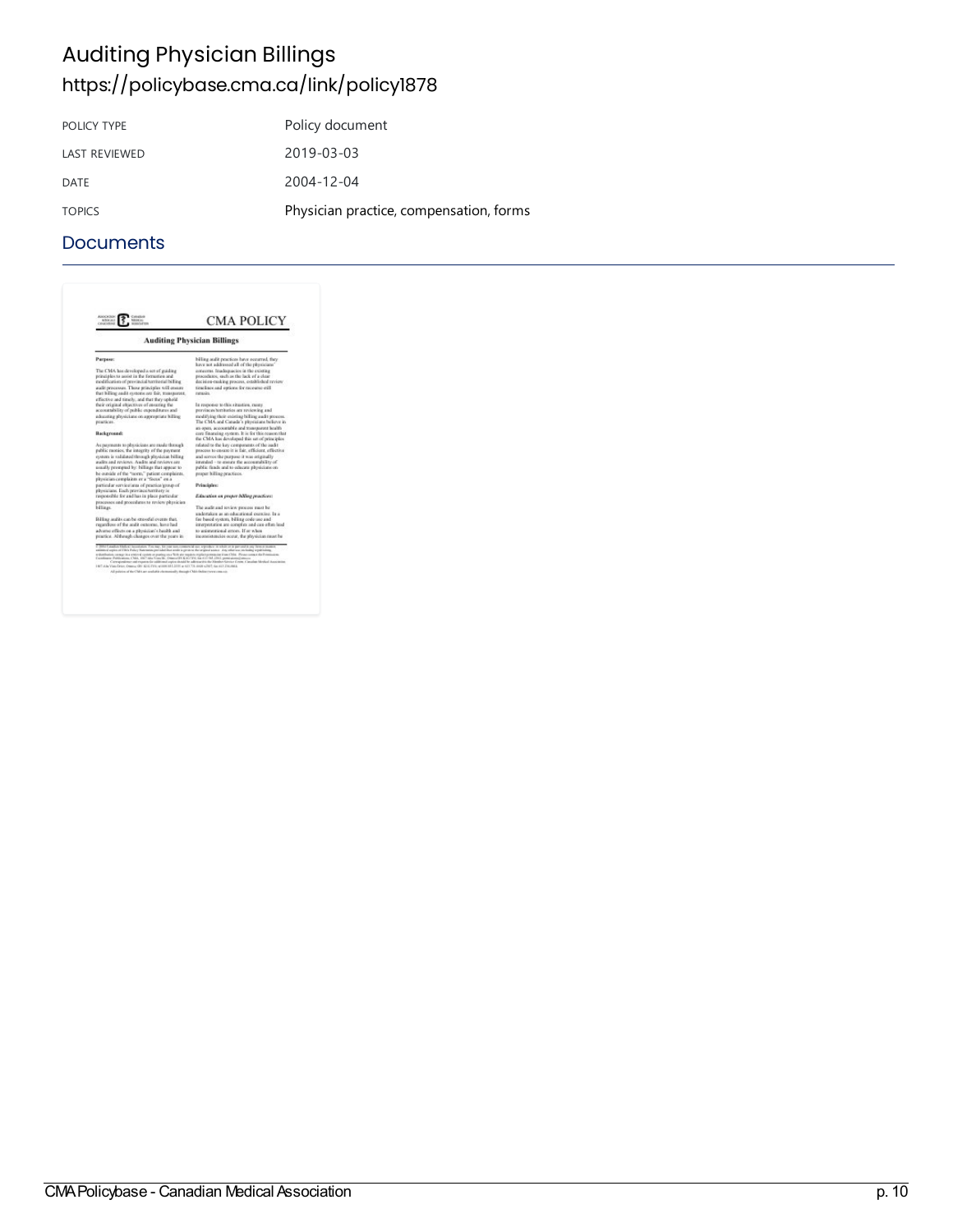## A new vision for Canada: family practice— the patient's medical home 2019 <https://policybase.cma.ca/link/policy14024>

| POLICY TYPE   | Policy endorsement                                                                        |
|---------------|-------------------------------------------------------------------------------------------|
| DATE          | 2019-03-02                                                                                |
| <b>TOPICS</b> | Physician practice, compensation, forms<br>Health systems, system funding and performance |

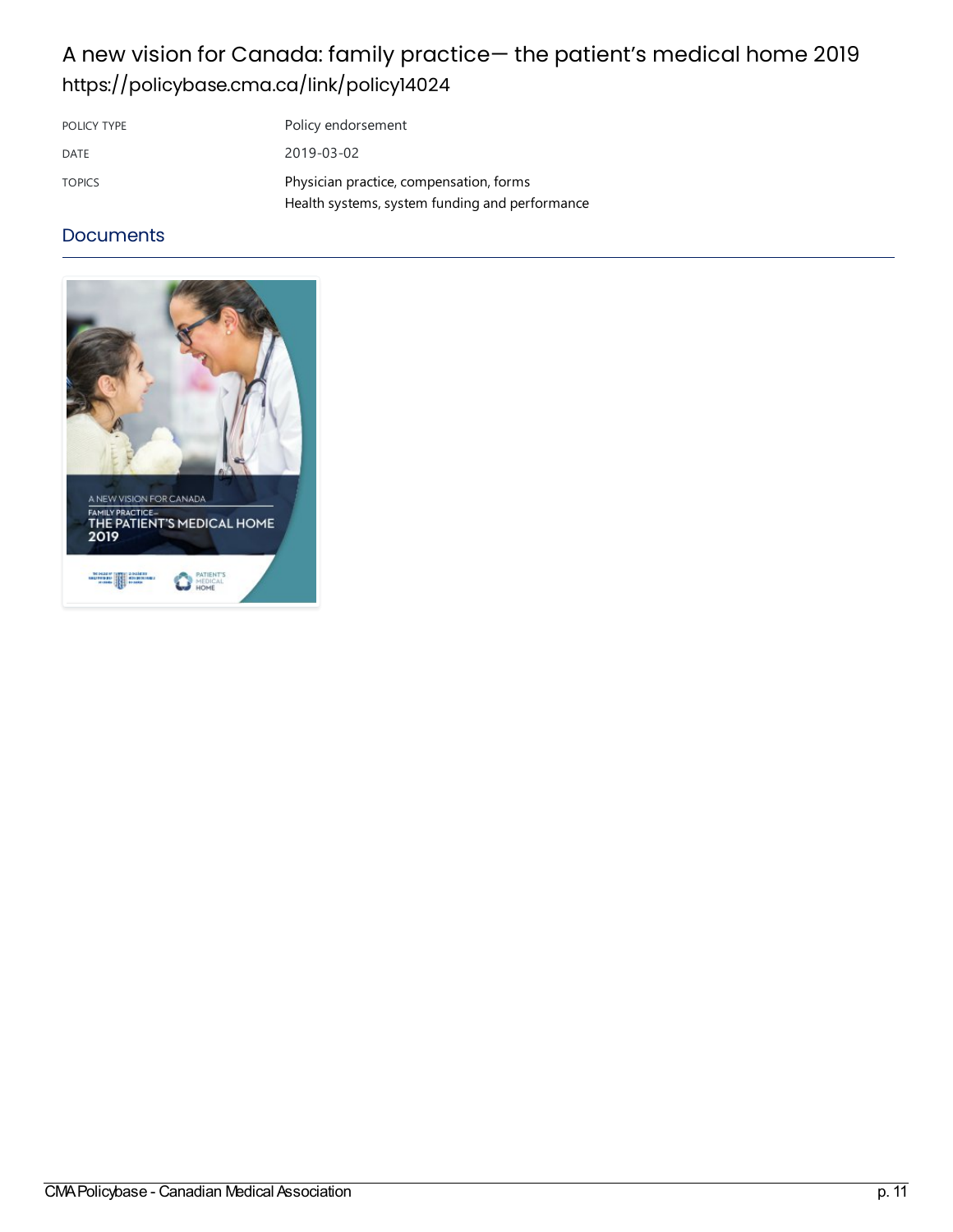# Maintaining Ontario's leadership on prohibiting the use of sick notes for short medical leaves

### <https://policybase.cma.ca/link/policy13934>

| POLICY TYPE   | Parliamentary submission                       |
|---------------|------------------------------------------------|
| DATE          | 2018-11-15                                     |
| <b>TOPICS</b> | Physician practice, compensation, forms        |
|               | Health systems, system funding and performance |

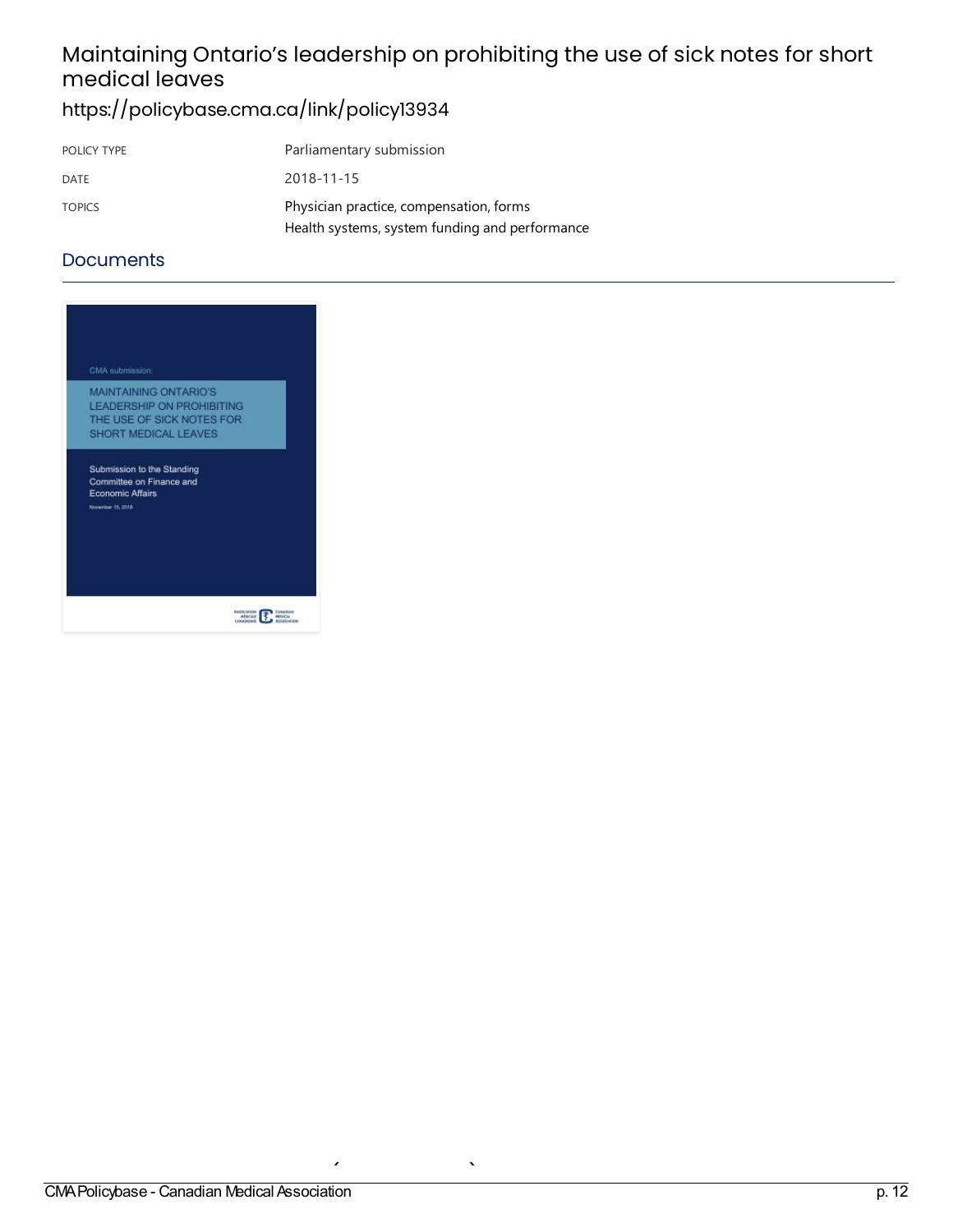## Physician compensation (Update 2013) <https://policybase.cma.ca/link/policy11060>

| POLICY TYPE          | Policy document                         |
|----------------------|-----------------------------------------|
| <b>LAST REVIEWED</b> | 2018-03-03                              |
| DATE                 | 2013-12-07                              |
| <b>REPLACES</b>      | Physician Compensation (Update 2001)    |
| <b>TOPICS</b>        | Physician practice, compensation, forms |

| <b>Association</b><br>CANADIAN<br>MOCAR<br><b>Mapical</b><br>Association<br><b>ANADEMIE</b>                                                                                                                                                                                                                                                                                                                                                                                                                                                                                                                                        | <b>CMA POLICY</b>                                                                                                                                                                                                                                                                                                                                                                |  |
|------------------------------------------------------------------------------------------------------------------------------------------------------------------------------------------------------------------------------------------------------------------------------------------------------------------------------------------------------------------------------------------------------------------------------------------------------------------------------------------------------------------------------------------------------------------------------------------------------------------------------------|----------------------------------------------------------------------------------------------------------------------------------------------------------------------------------------------------------------------------------------------------------------------------------------------------------------------------------------------------------------------------------|--|
| PHYSICIAN COMPENSATION<br>(UPDATE 2013)                                                                                                                                                                                                                                                                                                                                                                                                                                                                                                                                                                                            |                                                                                                                                                                                                                                                                                                                                                                                  |  |
| Executive summary                                                                                                                                                                                                                                                                                                                                                                                                                                                                                                                                                                                                                  | facilities and programs are discontinued.<br>reclaced or transferred.                                                                                                                                                                                                                                                                                                            |  |
| CMA's pushing on physician marganuation is<br>kased on several everarching principles.<br>Phyricians runst renewe fair and reasonable<br>remaneration for the fall assettant of their<br>prefereiread activities. Premant models must not<br>obiverag at autoicide of plays advancements<br>high quality studies) services to their patients, and<br>dead throw die receiver and sold health<br>of corporation in the said and purplement and an                                                                                                                                                                                   | Previncial/temiterial exceptures); should<br>exact legislation that auprendy neognitus<br>the representational role of the representation<br>and testitorial modical accordations or<br>federations in equitations and dispute-<br>resolutions. Previncial and temberial<br>readical associations next be opposedy<br>recognized as the sole bargaining appet for<br>plyvärians. |  |
| goal by care. There should be an appropriate<br>relationship between the previousal Autriceial<br>medical association and its reconstive-<br>from Joness last on the fight one-manners recognized<br>ness to firm as and no-operation as well as an<br>expectation of burgaining in good faith.                                                                                                                                                                                                                                                                                                                                    | In the event a negotiated settlement is not<br>ackieved, such disagreement must be<br>resolved by hinding arbitration or other<br>racateally agreed upon, timely process of<br>dispute resultation.                                                                                                                                                                              |  |
| Ken tracts of CMA's police am as follows:                                                                                                                                                                                                                                                                                                                                                                                                                                                                                                                                                                                          | Trends in physician compensation                                                                                                                                                                                                                                                                                                                                                 |  |
| · Physicians should have the liberty to<br>chross among payment racticula.<br>Physicians should not be compelled to<br>adopt any posticular radius of payment.<br>where motions are available.                                                                                                                                                                                                                                                                                                                                                                                                                                     | Many different physician componenties medals.<br>have been introduced ever the past two decades in<br>Canada and obarations. Sums include alternatives.<br>to the for-service models while ethers involve a<br>blunded approach that incorporate a variety of<br>responsation models (e.g., capitation, salary,                                                                  |  |
| . Physician reorganization arrangements<br>must allow for a halance between<br>professional demands and physician<br>well becar.                                                                                                                                                                                                                                                                                                                                                                                                                                                                                                   | septional fairs and for-fire-service). In recent years,<br>are for exclanations models have been introduced<br>in some previouss and other constrict that involve-<br>the tea of an incentive payment to retruct a                                                                                                                                                               |  |
| · Physicians must meeter reasonable<br>consideration and compensation when                                                                                                                                                                                                                                                                                                                                                                                                                                                                                                                                                         | previder for adhieving a target for the quality of<br>patient cars. This may be listind to processes or                                                                                                                                                                                                                                                                          |  |
| F-26' of Cunadian Modical Association. Your trace, for price suite constructed and reproduce, incubible at its pate analise on the form at manner.<br>admitsed upon aRTMA Policy Kasymans presided that result is given to the ariginal account. Any other one, including expeditioning<br>solutificates, energy to contributing sees or putting on a Richald require explicit premission from CMA. Please notice the Pennissimo<br>Combane Publication, CMA, 187 and Von St., Onesa ONS 45 FWA for (1) NG2012 permeabook area on<br>1407 Also Vice-Reno Geogra (EN \$100 FRE) at metablicities of 17 Lening CIP, by \$11 216 FREE | Caravanniews and regions for additional aspire abundable addressed to the Member fore far Centre. Canadian Medical Academists<br>All salesy white Chilin personalistic chemicals through Chilin Online traces conceiv-                                                                                                                                                           |  |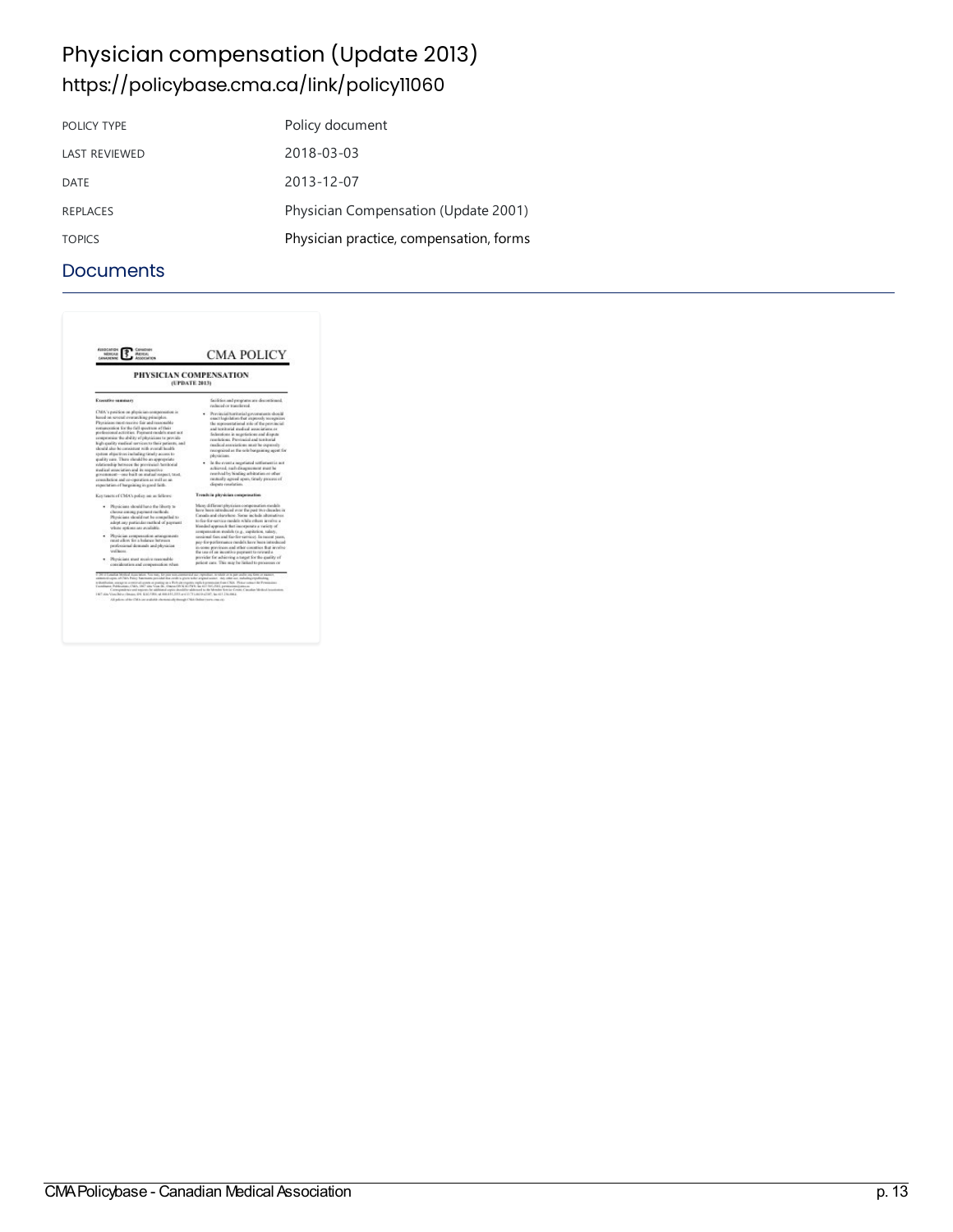# A medical industry perspective – supporting small business, the economic engine of Canada

<https://policybase.cma.ca/link/policy13731>

| POLICY TYPE   | Parliamentary submission                |
|---------------|-----------------------------------------|
| DATE          | 2017-10-02                              |
| <b>TOPICS</b> | Physician practice, compensation, forms |

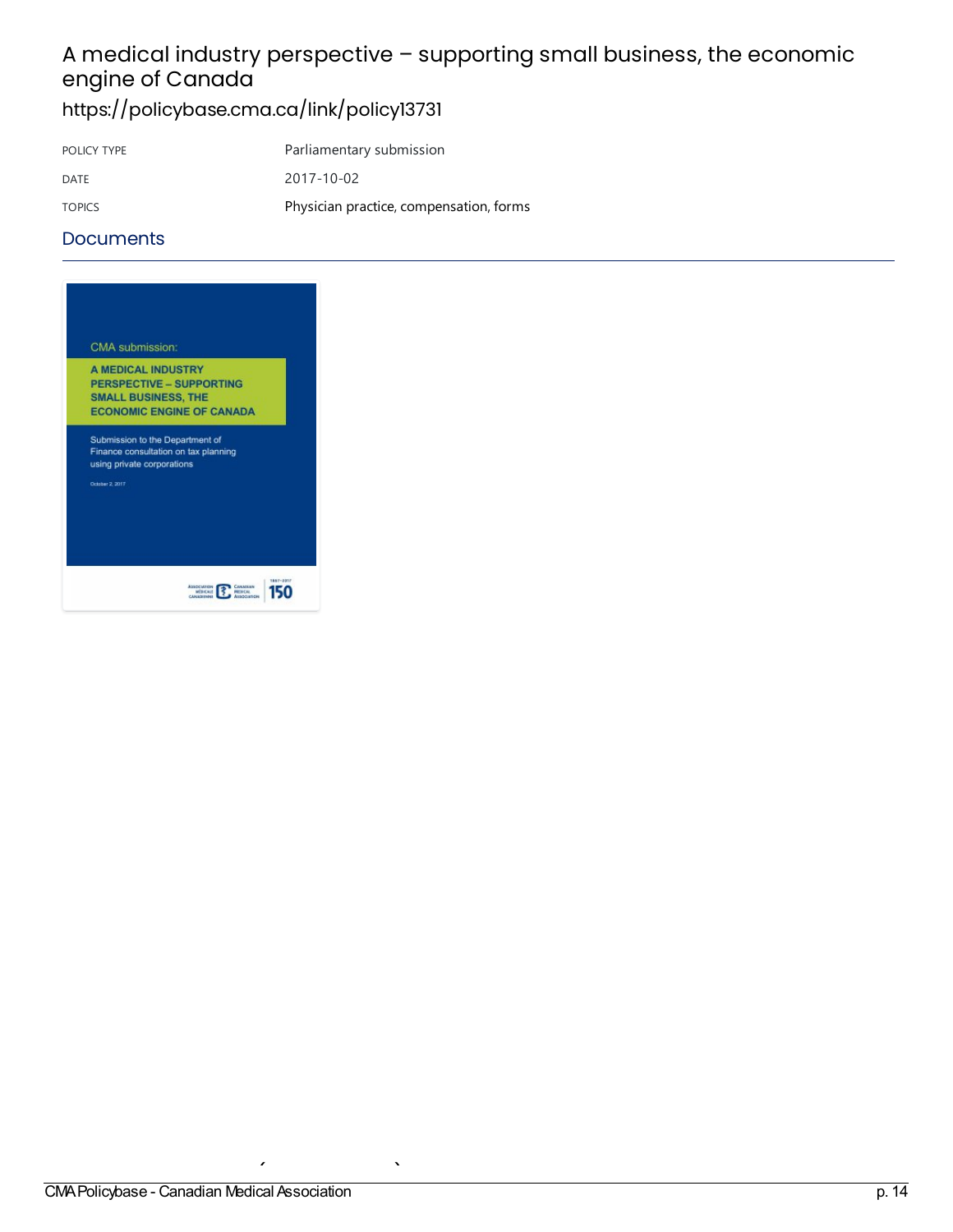### Third-party forms (Update 2017) <https://policybase.cma.ca/link/policy13643>

| POLICY TYPE     | Policy document                                                                         |
|-----------------|-----------------------------------------------------------------------------------------|
| DATE            | 2017-05-27                                                                              |
| <b>REPLACES</b> | Third-party Forms: The Physician's Role (Update 2010)<br>Short-Term Illness Certificate |
| <b>TOPICS</b>   | Physician practice, compensation, forms                                                 |

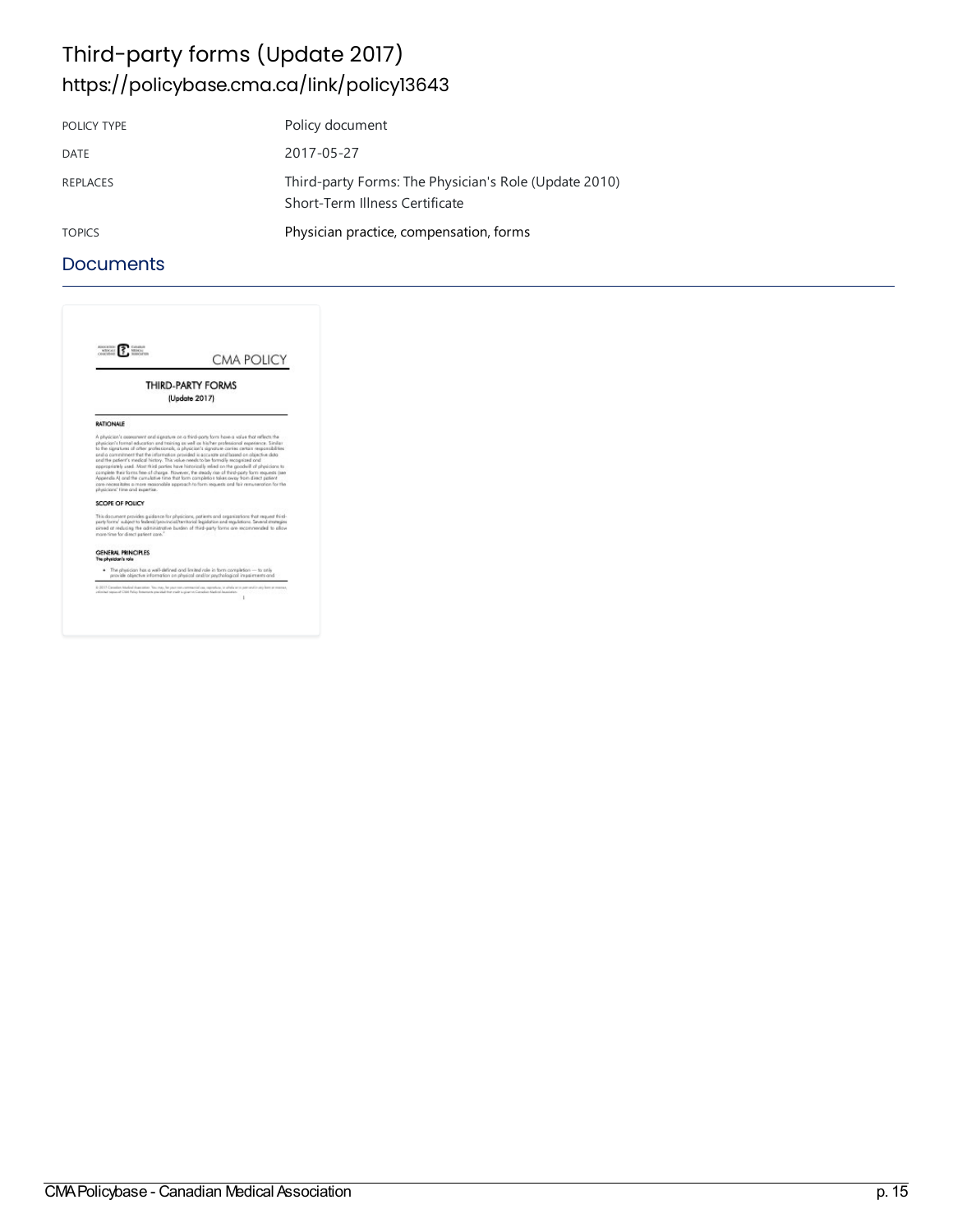## The physician appointment and reappointment process 2016 <https://policybase.cma.ca/link/policy13564>

POLICY TYPE Policy document DATE 2016-12-03 TOPICS Health human [resources](https://policybase.cma.ca/list?q=topic%253A%2522Health%20human%20resources%2522&p=1&ps=&sort=title_sort%20asc) Physician practice, compensation, forms

|                                                                                                                                                 | THE PHYSICIAN APPOINTMENT AND<br><b>REAPPOINTMENT PROCESS 2016</b>                                                                                                                                                                                                                                                                                                                                                                                                                                                                                                                                                                                                                                                                                                                                                                                                                                                                                                                                                                                                                                          |
|-------------------------------------------------------------------------------------------------------------------------------------------------|-------------------------------------------------------------------------------------------------------------------------------------------------------------------------------------------------------------------------------------------------------------------------------------------------------------------------------------------------------------------------------------------------------------------------------------------------------------------------------------------------------------------------------------------------------------------------------------------------------------------------------------------------------------------------------------------------------------------------------------------------------------------------------------------------------------------------------------------------------------------------------------------------------------------------------------------------------------------------------------------------------------------------------------------------------------------------------------------------------------|
| Executive summary                                                                                                                               |                                                                                                                                                                                                                                                                                                                                                                                                                                                                                                                                                                                                                                                                                                                                                                                                                                                                                                                                                                                                                                                                                                             |
| on beholf of their petients. These include:<br>alon:<br>aspetice and asyleges:<br>patients and the communities they serve; and<br>garangements. | to separate meeting meet a meet and there are the posterior between beautiful and<br>physicians practising in a region to hald an appointment with the RHA in order to access<br>health resources such as diagnostic imaging and loboratory services, images tim of whether<br>they bold hospital privileges or not. Subsequent to the consolidation of medical staff<br>powersance there have been several developments over the past decade that have<br>insplications for where and how physicians can practise, and for their ability to advocate treely.<br>. The establishment of formal alweigies resource along that link the appointment<br>elected to the ability to participate in the provincial/territorial medical insurance -<br>· suggester focus on clinical powers ance that includes detailed attention on scope of<br>. In growing concern about the ability of plysicians to advocate on behalf of their<br>. In increase in the number of physicians estering into employment or contractual<br>The Canadian Medical Association (CMA) puts forward the following seconosydeticss for |
| hospitals.                                                                                                                                      | povernments, regulatory authorities. RHAs and medical staff stuctures within RHAs and                                                                                                                                                                                                                                                                                                                                                                                                                                                                                                                                                                                                                                                                                                                                                                                                                                                                                                                                                                                                                       |
|                                                                                                                                                 |                                                                                                                                                                                                                                                                                                                                                                                                                                                                                                                                                                                                                                                                                                                                                                                                                                                                                                                                                                                                                                                                                                             |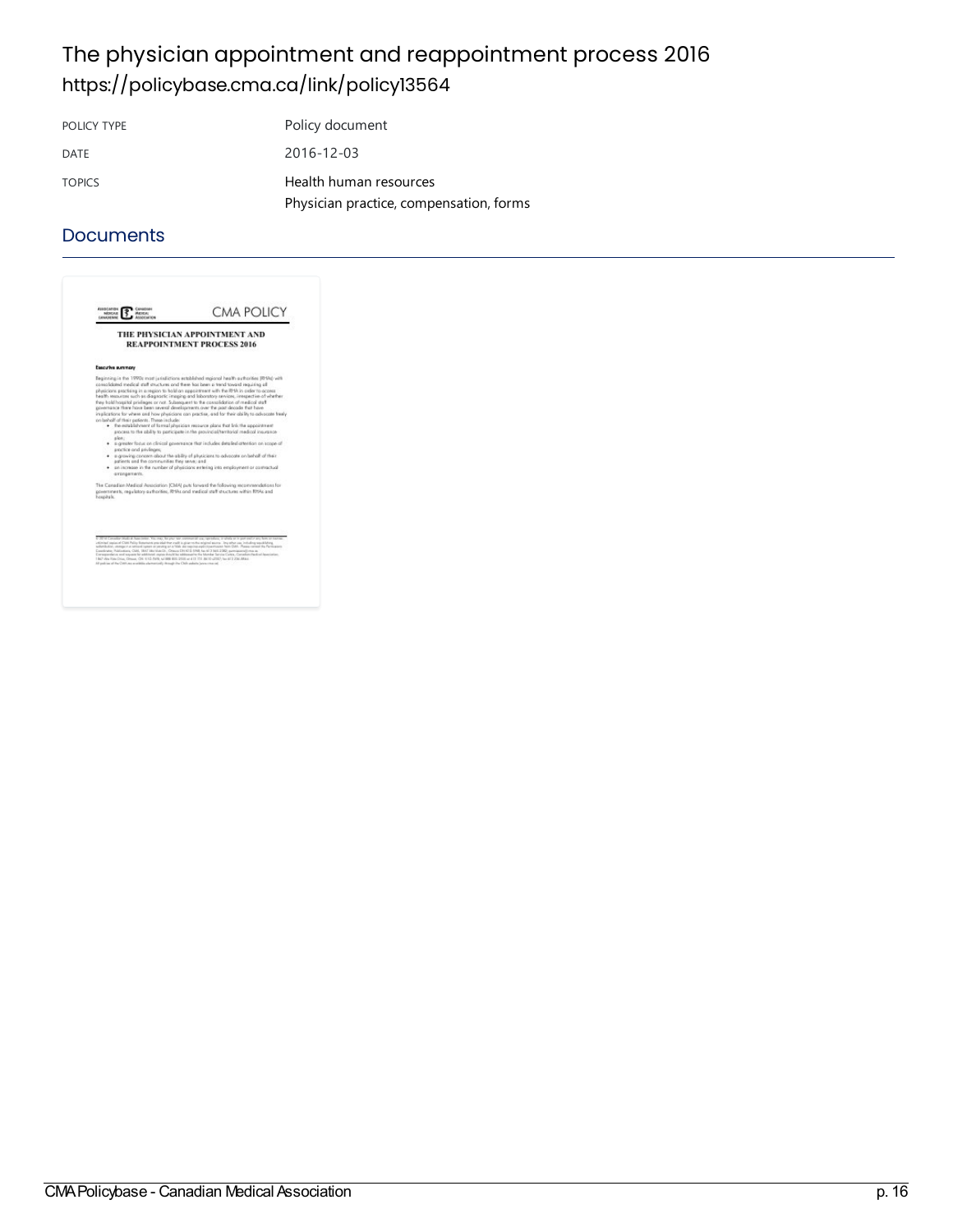## Federal tax proposal risks negative consequences for health care delivery <https://policybase.cma.ca/link/policy11960>

POLICY TYPE Parliamentary submission

DATE 2016-11-18 TOPICS **Physician practice, compensation, forms** 

| <b>CMA Submission</b> |                                                                                   |  |
|-----------------------|-----------------------------------------------------------------------------------|--|
| <b>Delivery</b>       | <b>Federal Tax Proposal Risks Negative</b><br><b>Consequences for Health Care</b> |  |
| Finance               | Submission to the House of Commons Standing Committee on                          |  |
|                       | Bill C-29, Budget Implementation Act, 2016, No. 2                                 |  |
| November 18, 2016     |                                                                                   |  |
|                       |                                                                                   |  |
|                       |                                                                                   |  |
|                       | <b>ASSOCIATION</b><br>Саналин                                                     |  |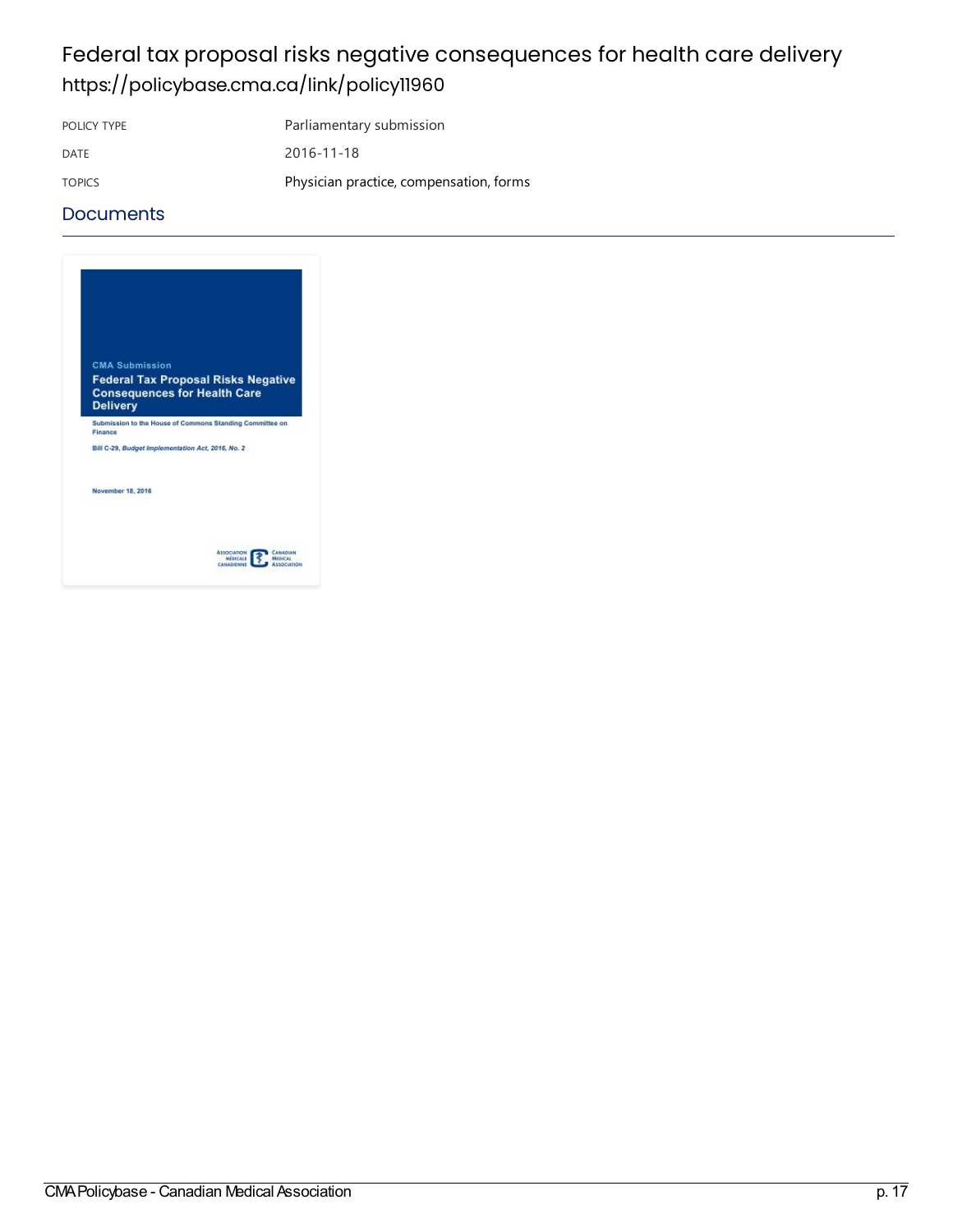# Avoiding negative consequences to health care delivery from federal taxation policy

<https://policybase.cma.ca/link/policy11957>

| POLICY TYPE   | Response to consultation                |
|---------------|-----------------------------------------|
| DATE          | 2016-08-31                              |
| <b>TOPICS</b> | Health human resources                  |
|               | Physician practice, compensation, forms |

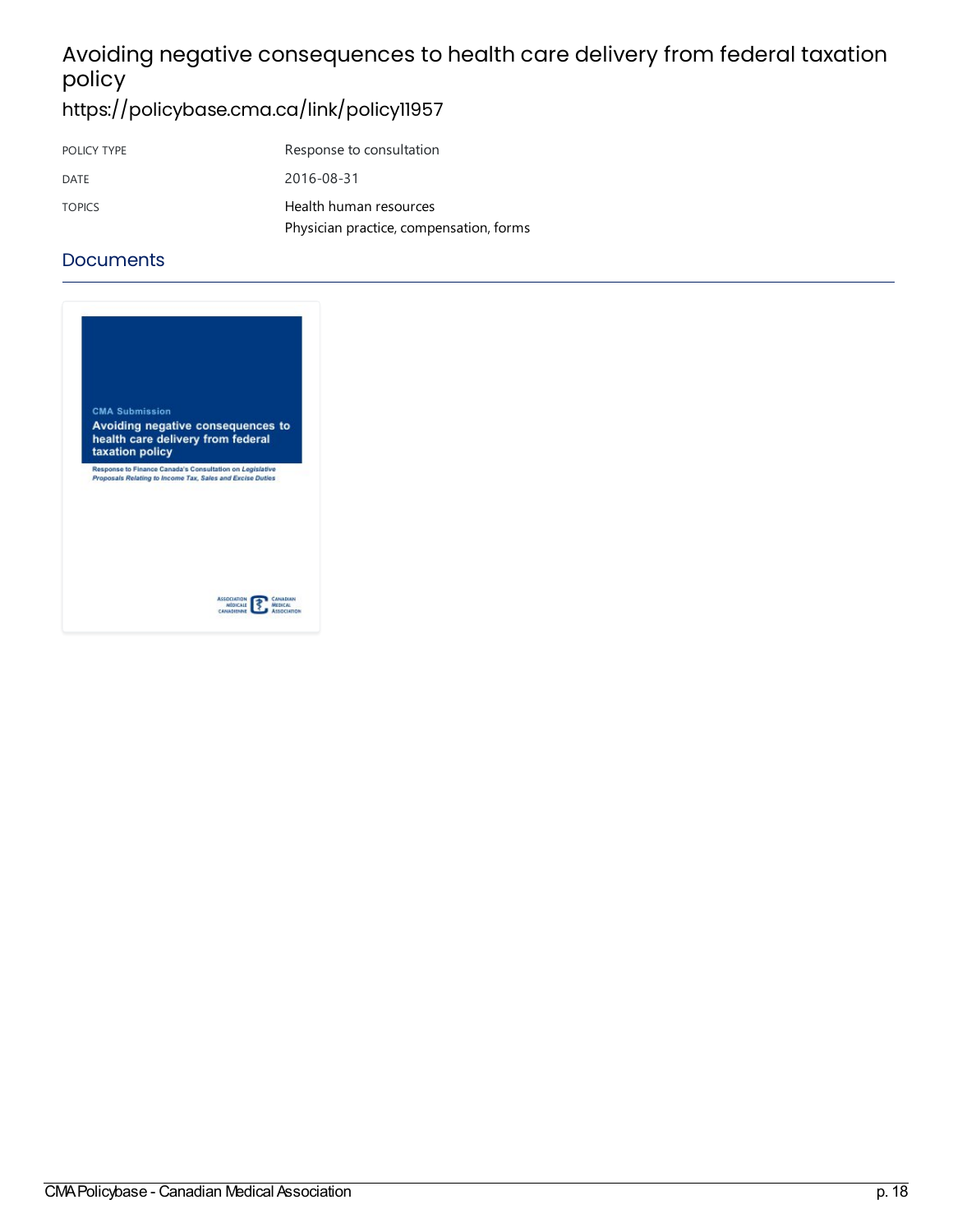## Small business perspectives of physician medical practices in Canada <https://policybase.cma.ca/link/policy11846>

| POLICY TYPE   | Parliamentary submission                |
|---------------|-----------------------------------------|
| DATE          | 2016-03-21                              |
| <b>TOPICS</b> | Physician practice, compensation, forms |
|               | Health human resources                  |